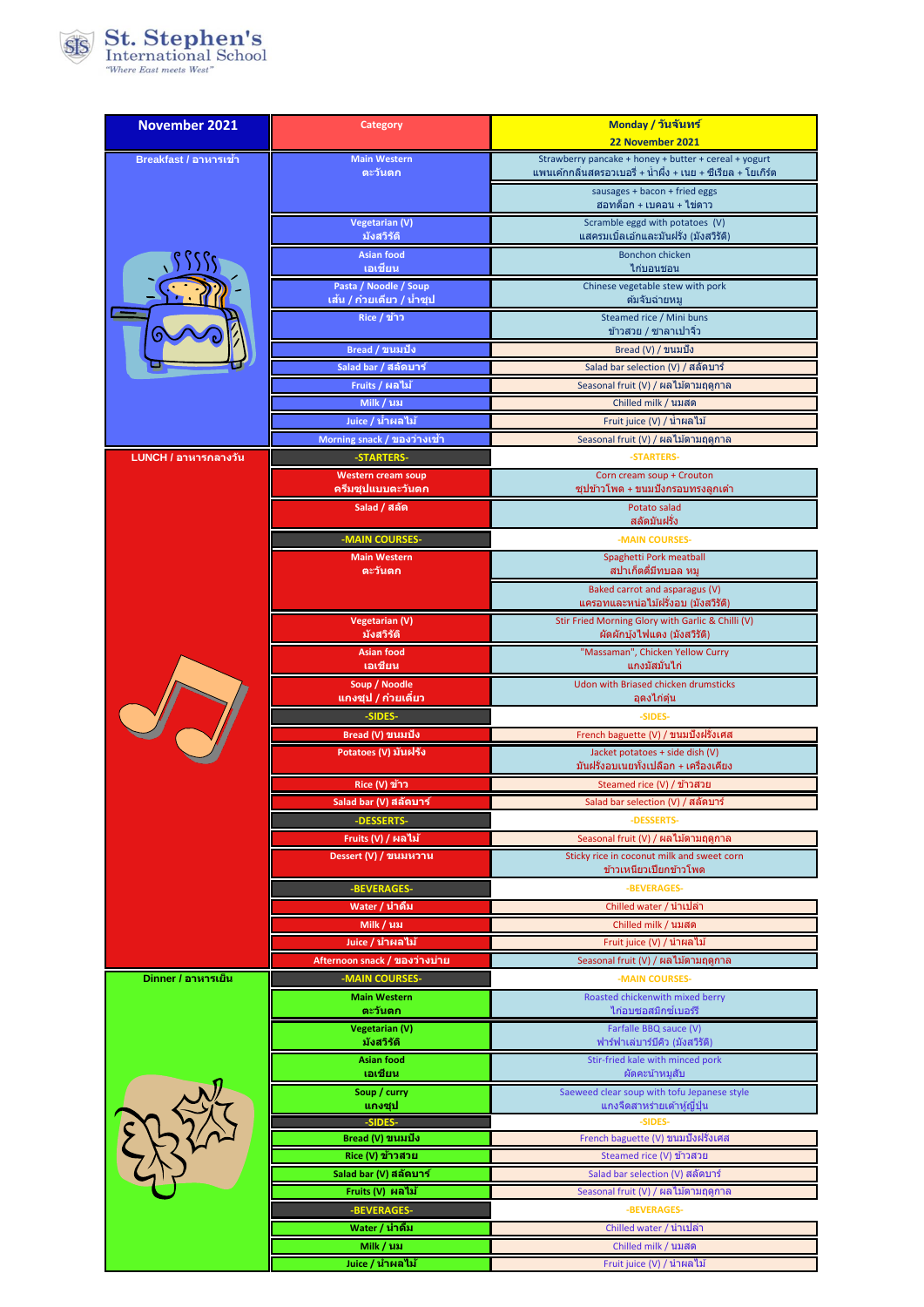

| <b>November 2021</b>  | <b>Category</b>                                 | Tuesday / วันอังคาร                                                                                |
|-----------------------|-------------------------------------------------|----------------------------------------------------------------------------------------------------|
|                       |                                                 | 23 November 2021                                                                                   |
| Breakfast / อาหารเข้า | <b>Main Western</b><br>ตะวันตก                  | French toast + honey + butter + cereal + yogurt<br>เฟร้นข์โทส + น้ำผึ้ง + เนย + ซีเรียล + โยเกิร์ต |
|                       |                                                 | bacon + sausages + fried eggss                                                                     |
|                       | <b>Vegetarian (V)</b>                           | เบคอน + ฮอทด็อก + ไข่ดาว<br>Thai style eggs tofu stir-fry with celery (V)                          |
|                       | มังสวิรัติ                                      | ้เต้าหู้ไข่ผัดขึ้นฉ่าย (มังสวิรัติ)                                                                |
|                       | <b>Asian food</b><br>เอเชียน                    | Fried rice with chinese sausages<br>ข้าวอบกุนเชียง                                                 |
|                       | Pasta / Noodle / Soup                           | Pumpkin red curry with chicken                                                                     |
|                       | ีเล้น / ก๋วยเดี๋ยว / น้ำชุป<br>Rice / ข้าว      | ้แกงฟักทองไก่<br>Steamed rice / Boiled rice soup                                                   |
|                       |                                                 | ข้าวสวย / ข้าวต้ม                                                                                  |
|                       | Bread / ขนมปัง                                  | Bread (V) / ขนมปัง                                                                                 |
|                       | Salad bar / สลัดบาร์<br>Fruits / ผลไม้          | Salad bar selection (V) / สลัดบาร์<br>Seasonal fruit (V) / ผลไม้ตามฤดูกาล                          |
|                       | Milk / นม                                       | Chilled milk / นมสด                                                                                |
|                       | Juice / น้ำผลไม้                                | Fruit juice (V) / น้ำผลไม้                                                                         |
| LUNCH / อาหารกลางวัน  | Morning snack / ของว่างเข้า<br>-STARTERS-       | Seasonal fruit (V) / ผลไม้ตามฤดูกาล                                                                |
|                       | <b>Western cream soup</b>                       | -STARTERS-<br>Sugar peas cream soup + Crouton                                                      |
|                       | ครีมชุปแบบตะวันตก                               | ครีมซุปถั่วแดง + ขนมปังกรอบทรงลูกเด๋า                                                              |
|                       | Salad / สลัด                                    | <b>Tomato salsa</b><br>ชัลช่ามะเขือเทศ                                                             |
|                       | -MAIN COURSES-                                  | -MAIN COURSES-                                                                                     |
|                       | <b>Main Western</b><br>ตะวันตก                  | German pork knuckle<br>ขาหมเยอรมัน                                                                 |
|                       |                                                 | Mashed potato and baked tomato (V)                                                                 |
|                       |                                                 | มันบด +   มะเขือเทศอบ (มังสวิรัติ)<br>Stir Friend Tofu & Yard Long Bean in Chilli Paste (V)        |
|                       | <b>Vegetarian (V)</b><br>มังสวิรัติ             | เต้าหู้ทอดผัดพริกขิงไม่เผ็ด (มังสวิรัติ)                                                           |
|                       | <b>Asian food</b><br>เอเชียน                    | Spicy catfish salad<br>ยำปลาดุกฟู                                                                  |
|                       | Soup / Noodle<br>แกงชุป / ก๋วยเตี๋ยว            | Tom Yum noodle with shredded chicken<br>บะหมี่ต้มยำไก่ฉีก                                          |
|                       | -SIDES-                                         | -SIDES-                                                                                            |
|                       | Bread (V) ขนมปัง                                | French baguette (V) / ขนมปังฝรั่งเศส                                                               |
|                       | Potatoes (V) มันฝรั่ง                           | Fried Crinkle cut potato + side dish (V)<br>มันฝรั่งแท่งขึ้นใหญ่ทอด + เครื่องเคียง                 |
|                       | Rice (V) ข้าว                                   | Steamed rice (V) / ข้าวสวย                                                                         |
|                       | Salad bar (V) สลัดบาร์                          | Salad bar selection (V) / สลัดบาร์                                                                 |
|                       | -DESSERTS-<br>Fruits (V) / ผลไม้                | -DESSERTS-<br>Seasonal fruit (V) / ผลไม้ตามฤดูกาล                                                  |
|                       | Dessert (V) / ขนมหวาน                           | Black jelly in syrup                                                                               |
|                       | -BEVERAGES-                                     | เฉาก๊วย<br>-BEVERAGES-                                                                             |
|                       | Water / น้ำดื่ม                                 | Chilled water / นำเปล่า                                                                            |
|                       | Milk / นม                                       | Chilled milk / นมสด                                                                                |
|                       | Juice / น้ำผลไม้                                | Fruit juice (V) / น้ำผลไม้<br>Seasonal fruit (V) / ผลไม้ตามฤดูกาล                                  |
| Dinner / อาหารเย็น    | Afternoon snack / ของว่างบ่าย<br>-MAIN COURSES- | -MAIN COURSES-                                                                                     |
|                       | <b>Main Western</b>                             | <b>Grilled Shrimp with Garlic Butter</b>                                                           |
|                       | ิตะวันตก<br>Vegetarian (V)                      | กุ้งอบเนยกระเทียม<br>Steamed mushroom with lime garlic and chilli sauce (V)                        |
|                       | มังสวิรัติ                                      | ้เห็ดนึงมะนาว (มังสวิรัติ)                                                                         |
|                       | <b>Asian food</b><br>เอเชียน                    | Deep Fried pork with Thai Herbs<br>หมูทอดสมุนไพร                                                   |
|                       | Soup / curry                                    | Pickled lettuce soup with chicken drumpsticks                                                      |
|                       | แกงชุป<br>-SIDES-                               | <u>แกงจืดผักกาดดองน่องไก่</u><br>-SIDES-                                                           |
|                       | Bread (V) ขนมปัง                                | French baguette (V) ขนมปังฝรั่งเศส                                                                 |
|                       | Rice (V) ข้าวสวย<br>Salad bar (V) สลัดบาร์      | Steamed rice (V) ข้าวสวย<br>Salad bar selection (V) สลัดบาร์                                       |
|                       | Fruits (V) ผลไม้                                | Seasonal fruit (V) / ผลไม้ตามฤดูกาล                                                                |
|                       | -BEVERAGES-                                     | -BEVERAGES-                                                                                        |
|                       | Water / น้ำดื่ม                                 | Chilled water / นำเปล่า                                                                            |
|                       | Milk / นม<br>Juice / น้ำผลไม้                   | Chilled milk / นมสด<br>Fruit juice (V) / นำผลไม้                                                   |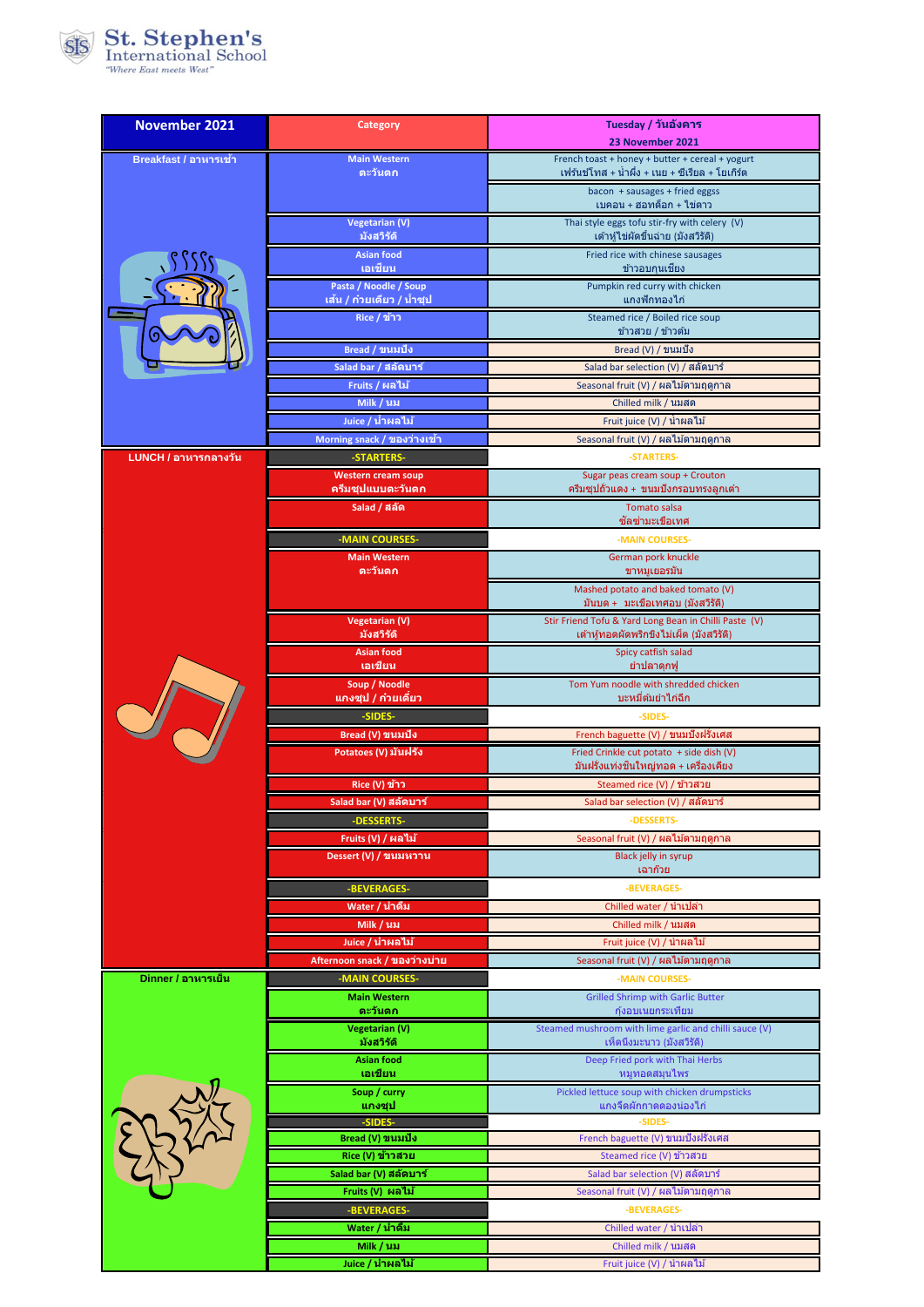

| November 2021         | <b>Category</b>                                       | Wednesday / วันพุธ                                                                                      |
|-----------------------|-------------------------------------------------------|---------------------------------------------------------------------------------------------------------|
| Breakfast / อาหารเข้า | <b>Main Western</b>                                   | 24 November 2021<br>Sushi sandwish + honey + butter + cereal + yogurt                                   |
|                       | ตะวันตก                                               | ชูชิขนมปัง + น้ำผึ้ง + เนย + ซีเรียล + โยเกิร์ด                                                         |
|                       |                                                       | bacon + sausages + fried eggs<br>เบคอน + ฮอทด็อก + ไข่ดาว                                               |
|                       | <b>Vegetarian (V)</b><br>มังสวิรัติ                   | Sweet & sour stir fry with mixed veggies and crispy tofu (V)<br>้ เต้าหักรอบผัดเปรี้ยวหวาน (มังสวิรัติ) |
|                       | <b>Asian food</b>                                     | Stir fried macaroni with bacon                                                                          |
|                       | เอเชียน                                               | ิมะกะโรนีผัดเบคอน                                                                                       |
|                       | Pasta / Noodle / Soup<br>ี เส้น / ก๋วยเตี๋ยว / น้ำชุป | Clear soup with seaweed and minced pork<br>ตัมจืดสาหร่ายหมสับ                                           |
|                       | Rice / ข้าว                                           | Steamed rice / Pork dumplings<br>ข้าวสวย / ขนมจีบหมู                                                    |
|                       | Bread / ขนมปัง                                        | Bread (V) / ขนมปัง                                                                                      |
|                       | Salad bar / สลัดบาร์                                  | Salad bar selection (V) / สลัดบาร์                                                                      |
|                       | Fruits / ผลไม้                                        | Seasonal fruit (V) / ผลไม้ตามฤดูกาล                                                                     |
|                       | Milk / นม<br>Juice / น้ำผลไม้                         | Chilled milk / นมสด<br>Fruit juice (V) / น้ำผลไม้                                                       |
|                       | Morning snack / ของว่างเข้า                           | Seasonal fruit (V) / ผลไม้ตามฤดูกาล                                                                     |
| LUNCH / อาหารกลางวัน  | -STARTERS-                                            | -STARTERS-                                                                                              |
|                       | <b>Western cream soup</b><br>ครีมชุปแบบตะวันตก        | Traditional French onion soup + Crouton<br>ชุปใสหอมใหญ่แบบฝรั่งเศส + ขนมปังกรอบทรงลูกเต๋า               |
|                       | Salad / สลัด                                          | <b>Russian salad</b><br>รัสเซียนสลัด                                                                    |
|                       | -MAIN COURSES-                                        | -MAIN COURSES-                                                                                          |
|                       | <b>Main Western</b><br>ตะวันตก                        | Spaghetti Dry Clam in Thai Chili Paste & Basil<br>ี่สปาเก็ตตี๋หอยลายผัดพริกเผา                          |
|                       |                                                       | Baked Pineapple with honey (V)                                                                          |
|                       | Vegetarian (V)                                        | สับปะรดอบ (มังสวิรัติ)<br>Spicy Chinese kale salad with green apple (V)                                 |
|                       | มังสวิรัติ                                            | ยำก้านคะน้าแอ๊ปเปิ้ลไม่เผ็ด (มังสวิรัติ)                                                                |
|                       | <b>Asian food</b><br>เอเชียน                          | Green curry with chicken<br>แกงเขียวหวานไก่                                                             |
|                       | Soup / Noodle<br>ีแกงชุป / ก๋วยเดียว                  | Fried Rice Noodle Topped with Gravy of Minced Pork<br>เส้นใหญ่ราดหน้าหมูสับ                             |
|                       | -SIDES-                                               | -SIDES-                                                                                                 |
|                       | Bread (V) ขนมปัง                                      | French baguette (V) / ขนมปังฝรั่งเศส                                                                    |
|                       | Potatoes (V) มันฝรั่ง                                 | Mashed potato + side dish (V)<br>มันฝรั่งบด + เครื่องเคียง                                              |
|                       | Rice (V) ข้าว                                         | Steamed rice (V) / ข้าวสวย                                                                              |
|                       | Salad bar (V) สลัดบาร์                                | Salad bar selection (V) / สลัดบาร์                                                                      |
|                       | -DESSERTS-<br>Fruits (V) / ผลไม้                      | -DESSERTS-<br>Seasonal fruit (V) / ผลไม้ตามฤดูกาล                                                       |
|                       | Dessert (V) / ขนมหวาน                                 | Taro in sweet coconut milk                                                                              |
|                       | -BEVERAGES-                                           | บวชเผือก<br>-BEVERAGES-                                                                                 |
|                       | Water / น้ำดื่ม                                       | Chilled water / น้ำเปล่า                                                                                |
|                       | Milk / นม                                             | Chilled milk / นมสด                                                                                     |
|                       | Juice / น้ำผลไม้                                      | Fruit juice(V) / น้ำผลไม้                                                                               |
| Dinner / อาหารเย็น    | Afternoon snack / ของว่างบ่าย<br>-MAIN COURSES-       | Seasonal fruit (V) / ผลไม้ตามฤดูกาล<br>-MAIN COURSES-                                                   |
|                       | <b>Main Western</b>                                   | Mixed sausages with tamarine sauce                                                                      |
|                       | ตะวันตก<br>Vegetarian (V)                             | ไส้กรอกรวมราดชอสมะขาม<br>Stir Fried Mixed Vegetable in Brown Sauce (V)                                  |
|                       | มังสวิรัติ                                            | ผัดผักรวมมิตร (มังสวิรัติ)                                                                              |
|                       | <b>Asian food</b><br>เอเชียน                          | Deep fried Chichen with BBQ sause<br>ไก่ทอดซอสบาร์บีคิว                                                 |
|                       | Soup / curry<br>แกงชุป                                | Stew mushroom Tom Yum with pork<br>ตัมยำเห็ดฟางหมู                                                      |
|                       | -SIDES-                                               | -SIDES-                                                                                                 |
|                       | Bread (V) ขนมปัง<br>Rice (V) ข้าวสวย                  | French baguette (V) ขนมปังฝรั่งเศส<br>Steamed rice (V) ข้าวสวย                                          |
|                       | Salad bar (V) สลัดบาร์                                | Salad bar selection (V) สลัดบาร์                                                                        |
|                       | Fruits (V) ผลไม้                                      | Seasonal fruit (V) / ผลไม้ตามฤดูกาล                                                                     |
|                       | -BEVERAGES-                                           | -BEVERAGES-                                                                                             |
|                       | Water / น้ำดื่ม<br>Milk / นม                          | Chilled water / นำเปล่า<br>Chilled milk / นมสด                                                          |
|                       | Juice / น้ำผลไม้                                      | Fruit juice (V) / นำผลไม้                                                                               |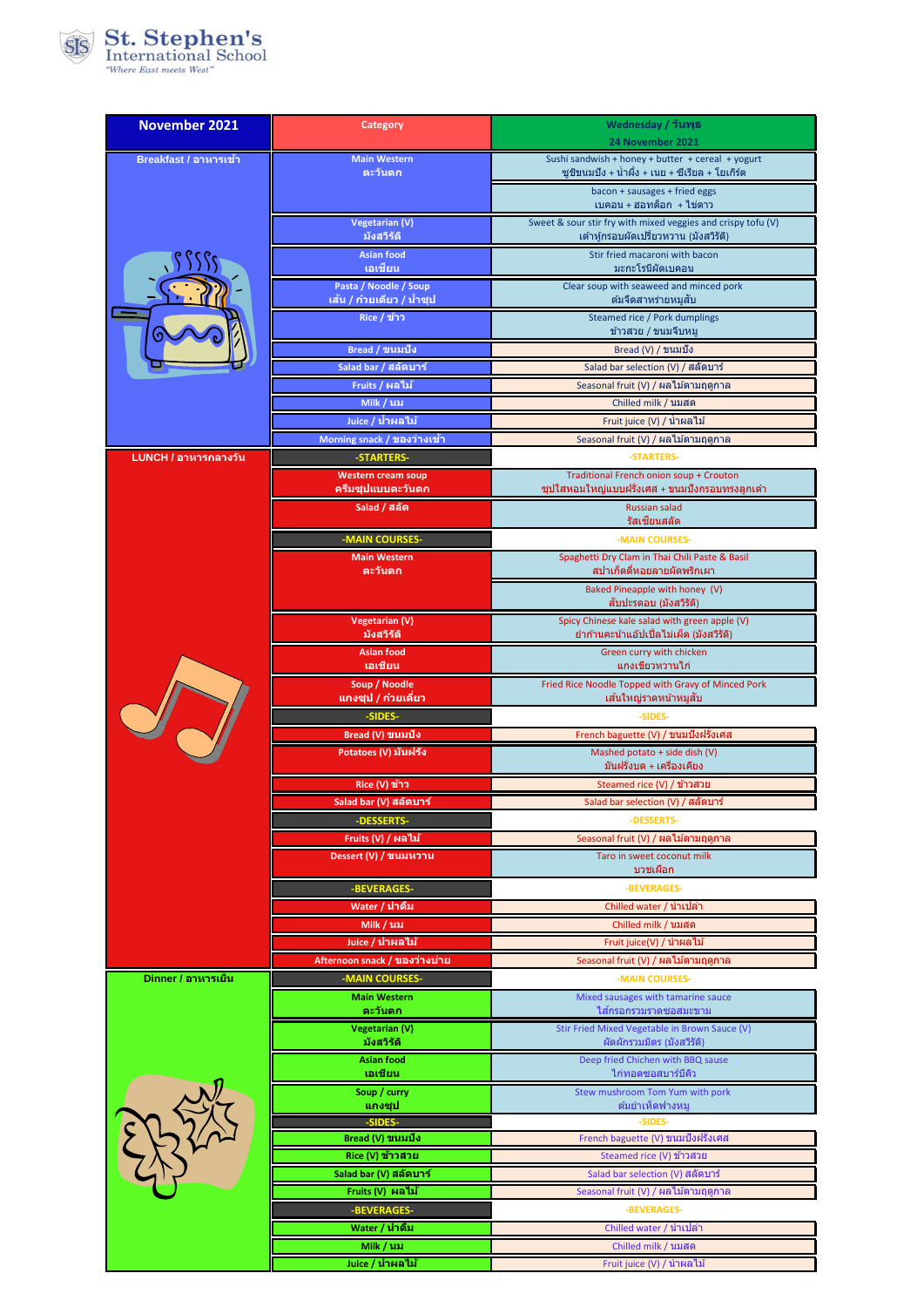

| <b>November 2021</b>  | Category                                            | Thursday / วันพฤหัสบดี                                                                    |
|-----------------------|-----------------------------------------------------|-------------------------------------------------------------------------------------------|
|                       | <b>Main Western</b>                                 | 25 November 2021<br>Pork club sandwich+ honey + butter + cereal + yogurt                  |
| Breakfast / อาหารเข้า | ตะวันตก                                             | แชนวิชคลับหมู + น้ำผึ้ง + เนย + ชีเรียล + โยเกิร์ต                                        |
|                       |                                                     | bacon + sausages + fried eggs<br>เบคอน + ฮอทด็อก + ไข่ดาว                                 |
|                       | <b>Vegetarian (V)</b>                               | Oyakodon (V)                                                                              |
|                       | มังสวิรัติ<br><b>Asian food</b>                     | โอยาโกะดัง: ข้าวหน้าไข่ (มังสวิรัติ)<br>Boiled eggs sour and spicy salad with minced pork |
|                       | เอเชียน                                             | ยำไข่ต้มหมสับ                                                                             |
|                       | Pasta / Noodle / Soup<br>้เส้น / ก๋วยเตี๋ยว / น้ำชป | Chicken Soup with Potato<br>ซปไก่มันฝรั่ง                                                 |
|                       | Rice / ข้าว                                         | Steamed rice / Boiled rice soup<br>ข้าวสวย / ข้าวต้ม                                      |
|                       | Bread / ขนมปัง                                      | Bread (V) / ขนมปัง                                                                        |
|                       | Salad bar / สลัดบาร์                                | Salad bar selection (V) / สลัดบาร์                                                        |
|                       | Fruits / ผลไม้                                      | Seasonal fruit (V) / ผลไม้ตามฤดูกาล                                                       |
|                       | Milk / นม<br>Juice / น้ำผลไม้                       | Chilled milk / นมสด<br>Fruit juice (V) / น้ำผลไม้                                         |
|                       | Morning snack / ของว่างเข้า                         | Seasonal fruit (V) / ผลไม้ตามฤดูกาล                                                       |
| LUNCH / อาหารกลางวัน  | -STARTERS-                                          | -STARTERS-                                                                                |
|                       | <b>Western cream soup</b><br>ครีมชุปแบบตะวันตก      | pumpkin cream soup + Crouton<br>ซุปฟักทอง + ขนมปังกรอบทรงลูกเต๋า                          |
|                       | Salad / สลัด                                        | Summer salad<br>ขัมเมอร์สลัด                                                              |
|                       | -MAIN COURSES-                                      | -MAIN COURSES-                                                                            |
|                       | <b>Main Western</b><br>ตะวันตก                      | Pork schnitzel<br>ชนิทเซิลหม                                                              |
|                       |                                                     | Baked carrot and asparagus (V)                                                            |
|                       | Vegetarian (V)                                      | ี แครอทและหน่อไม้ฝรั่งอบ (มังสวิรัติ)<br>Crispy fried tofu, egg, basil (V)                |
|                       | มังสวิรัติ                                          | ผัดกะเพรากรอบเต้าหู้ไข่ (มังสวิรัติ)                                                      |
|                       | <b>Asian food</b><br>เอเชียน                        | Rice with roasted red pork<br>ข้าวหมูแดง                                                  |
|                       | Soup / Noodle<br>แกงชุป / ก๋วยเตี๋ยว                | Noodles with chicken<br>ก๋วยเดี๋ยวไก่                                                     |
|                       | -SIDES-                                             | -SIDES-                                                                                   |
|                       | Bread (V) ขนมปัง                                    | French baguette (V) / ขนมปังฝรั่งเศส                                                      |
|                       | Potatoes (V) มันฝรั่ง                               | Jacket potatoes + side dish (V)<br>มันฝรั่งอบเนยทั้งเปลือก + เครื่องเคียง                 |
|                       | Rice (V) ข้าว                                       | Steamed rice (V) / ข้าวสวย                                                                |
|                       | Salad bar (V) สลัดบาร์                              | Salad bar selection (V) / สลัดบา                                                          |
|                       | -DESSERTS-                                          | -DESSERTS-                                                                                |
|                       | Fruits (V) / ผลไม้<br>Dessert (V) / ขนมหวาน         | Seasonal fruit (V) / ผลไม้ตามฤดูกาล<br>Fruit in syrup                                     |
|                       |                                                     | ผลไม้ลอยแก้ว                                                                              |
|                       | -BEVERAGES-<br>Water / น้ำดื่ม                      | -BEVERAGES-<br>Chilled water / นำเปล่า                                                    |
|                       | Milk / นม                                           | Chilled milk / นมสด                                                                       |
|                       | Juice / น้ำผลไม้                                    | Fruit juice (V) / น้ำผลไม้                                                                |
|                       | Afternoon snack / ของว่างบ่าย                       | Seasonal fruit (V) / ผลไม้ตามฤดูกาล                                                       |
| Dinner / อาหารเย็น    | -MAIN COURSES-<br><b>Main Western</b>               | -MAIN COURSES-<br>Cottage Pie with minced chicken                                         |
|                       | ตะวันตก                                             | ิคอทเทจไพน์ไก่บด                                                                          |
|                       | <b>Vegetarian (V)</b><br>มังสวิรัติ                 | Stir Fried with Chinese Black Olive Fried Rice (V)<br>ข้าวอบหน่าเลี้ยบ (มังสวิรัติ)       |
|                       | <b>Asian food</b><br>เอเชียน                        | Deep Fried Baby Pork Ribs in Herbal & Spicy Salsa<br>ชีโครงหมูคั่วน้ำตก                   |
|                       | Soup / curry                                        | "Panang", Chicken Breast in Red Curry                                                     |
|                       | ีแกงชุป<br>-SIDES-                                  | พะแนงไก่<br>-SIDES-                                                                       |
|                       | Bread (V) ขนมปัง                                    | French baguette (V) ขนมปังฝรั่งเศส                                                        |
|                       | Rice (V) ข้าวสวย<br>Salad bar (V) สลัดบาร์          | Steamed rice (V) ข้าวสวย<br>Salad bar selection (V) สลัดบาร์                              |
|                       | Fruits (V) ผลไม้                                    | Seasonal fruit (V) / ผลไม้ตามฤดูกาล                                                       |
|                       | -BEVERAGES-                                         | -BEVERAGES-                                                                               |
|                       | Water / น้ำดื่ม                                     | Chilled water / นำเปล่า                                                                   |
|                       | Milk / นม<br>Juice / น้ำผลไม้                       | Chilled milk / นมสด<br>Fruit juice (V) / น้ำผลไม้                                         |
|                       |                                                     |                                                                                           |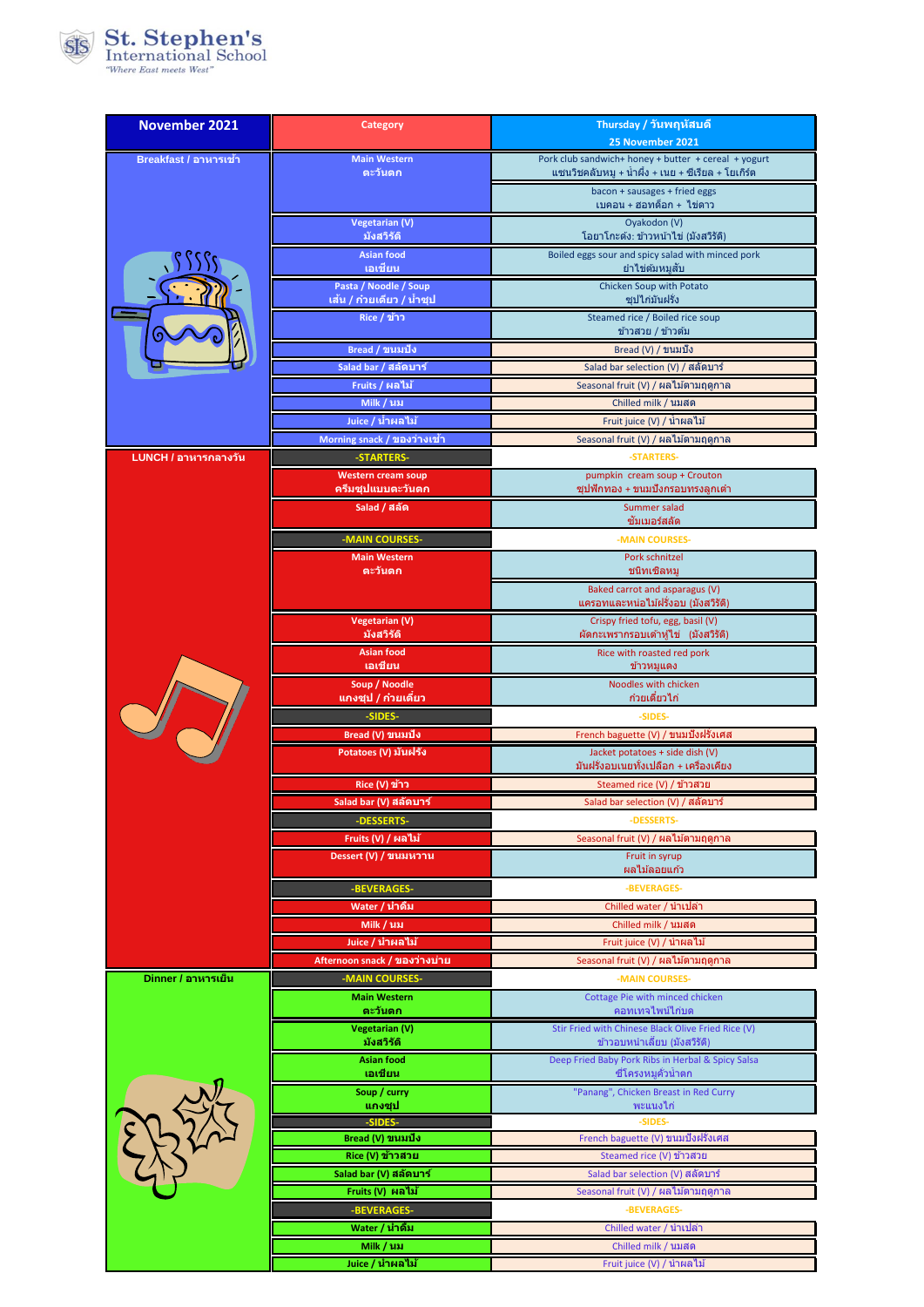

| <b>November 2021</b>  | Category                                       | Friday / วันศุกร์                                                               |
|-----------------------|------------------------------------------------|---------------------------------------------------------------------------------|
| Breakfast / อาหารเข้า | <b>Main Western</b>                            | 26 November 2021<br>Sandwich tuna + honey + butter + cereal + yogurt            |
|                       | ตะวันตก                                        | แซนด์วิชทูน่า + น้ำผึ้ง + เนย + ซีเรียล + โยเกิร์ต                              |
|                       |                                                | sausages + fried eggs + grilled ham<br>ฮอทด็อก + ไข่ดาว + เบค่อนย่าง            |
|                       | <b>Vegetarian (V)</b><br>มังสวิรัติ            | Stir fried broccoli (V)<br>ผัดบร็อคโคลี่ (มังสวิรัติ)                           |
|                       | <b>Asian food</b>                              | <b>Chicken Tonkatsu</b>                                                         |
|                       | เอเชียน<br>Pasta / Noodle / Soup               | ไก่ทอดทงคัตสึ<br>Winter melon red curry with pork (V)                           |
|                       | ีเส้น / ก๋วยเตี๋ยว / น้ำชุป                    | ีแกงคั่วหมูฟักเขียว                                                             |
|                       | Rice / ข้าว                                    | Steamed rice / Porridge + Chinese fritters<br>ข้าวสวย / โจ๊ก + ปาท่องโก๋        |
|                       | Bread / ขนมปัง                                 | Bread (V) / ขนมปัง                                                              |
|                       | Salad bar / สลัดบาร์                           | Salad bar selection (V) / สลัดบาร์                                              |
|                       | Fruits / ผลไม้                                 | Seasonal fruit (V) / ผลไม้ตามฤดูกาล                                             |
|                       | Milk / นม<br>Juice / น้ำผลไม้                  | Chilled milk / นมสด<br>Fruit juice (V) / น้ำผลไม้                               |
|                       | Morning snack / ของว่างเข้า                    | Seasonal fruit (V) / ผลไม้ตามฤดูกาล                                             |
| LUNCH / อาหารกลางวัน  | -STARTERS-                                     | -STARTERS-                                                                      |
|                       | <b>Western cream soup</b><br>ครีมชุปแบบตะวันตก | Brocoli cream soup + Crouton<br>ชุปครีมบร็อคโคลี่ + ขนมปังกรอบทรงลูกเต๋า        |
|                       | Salad / สลัด                                   | Coleslaw<br>์ โคลสลอว์ สลัดกะหล่ำปลี                                            |
|                       | -MAIN COURSES-                                 | -MAIN COURSES-                                                                  |
|                       | <b>Main Western</b>                            | Battered fish & chip                                                            |
|                       | ตะวันตก                                        | ปลาชุปแป้งทอด+มันฝรั่งเฟรันช์ฟรายทอด<br>Baked pinapple, Mash potato (V)         |
|                       |                                                | สับปะรดอบม, มันบด (มังสวิรัติ)                                                  |
|                       | <b>Vegetarian (V)</b><br>มังสวิรัติ            | Chawanmushi Steamed egg, 茶碗蒸し (V)<br>ไข่ดุ๋นญี่ปุ่น (มังสวิรัติ)                |
|                       | <b>Asian food</b><br>เอเชียน                   | Spicy Vietnamese Chicken Sausage Salad<br>ยำวุ้นเส้นไก่ยอ                       |
|                       | Soup / Noodle<br>แกงชุป / ก๋วยเตี๋ยว           | Noodles with chrispy pork<br>ก๋วยเดี๋ยวเรือ แคปหมู                              |
|                       | -SIDES-                                        | -SIDES-                                                                         |
|                       | Bread (V) ขนมปัง                               | French baguette (V) / ขนมปังฝรั่งเศส                                            |
|                       | Potatoes (V) มันฝรั่ง                          | Baked potato + side dish (V)<br>มันฝรั่งอบฝานขึ้นแบน + เครื่องเคียง             |
|                       | Rice (V) ข้าว                                  | Steamed rice (V) / ข้าวสวย                                                      |
|                       | Salad bar (V) สลัดบาร์                         | Salad bar selection (V) / สลัดบาร์                                              |
|                       | -DESSERTS-                                     | -DESSERTS-                                                                      |
|                       | Fruits (V) / ผลไม้<br>Dessert (V) / ขนมหวาน    | Seasonal fruit (V) / ผลไม้ตามฤดูกาล<br>Apple crumble + Ice cream Vanilla flavor |
|                       |                                                | แอ๊ปเปิ้ลครัมเบิ้ล +ไอศครีมวานิลลา                                              |
|                       | -BEVERAGES-                                    | -BEVERAGES-                                                                     |
|                       | Water / น้ำดื่ม<br>Milk / นม                   | Chilled water / น้ำเปล่า<br>Chilled milk / นมสด                                 |
|                       | Juice / น้ำผลไม้                               | Fruit juice (V) / น้ำผลไม้                                                      |
|                       | Afternoon snack / ของว่างบ่าย                  | Seasonal fruit (V) / ผลไม้ตามฤดูกาล                                             |
| Dinner / อาหารเย็น    | -MAIN COURSES-<br><b>Main Western</b>          | -MAIN COURSES-                                                                  |
|                       | ตะวันตก                                        | Pork shop<br>พอร์คชอป                                                           |
|                       | Vegetarian (V)<br>มังสวิรัติ                   | Stir Fried Tofu with Teriyaki Sauce (V)<br>เต๋าหู้ผัดเทอริยากิ (มังสวิรัติ)     |
|                       | <b>Asian food</b><br>เอเชียน                   | Stir-fried crab with yellow curry powder<br>ปผัดผงกะหรื                         |
|                       | Soup / curry                                   | Chicken coconut milk soup                                                       |
|                       | แกงชุป<br>-SIDES-                              | ิต้มข่าไก่<br>-SIDES-                                                           |
|                       | Bread (V) ขนมปัง                               | French baguette (V) ขนมปังฝรั่งเศส                                              |
|                       | Rice (V) ข้าวสวย                               | Steamed rice (V) ข้าวสวย                                                        |
|                       | Salad bar (V) สลัดบาร์<br>Fruits (V) ผลไม้     | Salad bar selection (V) สลัดบาร์<br>Seasonal fruit (V) / ผลไม้ตามฤดูกาล         |
|                       | -BEVERAGES-                                    | -BEVERAGES-                                                                     |
|                       | Water / น้ำดื่ม                                | Chilled water / นำเปล่า                                                         |
|                       | Milk / นม                                      | Chilled milk / นมสด                                                             |
|                       | Juice / น้ำผลไม้                               | Fruit juice (V) / นำผลไม้                                                       |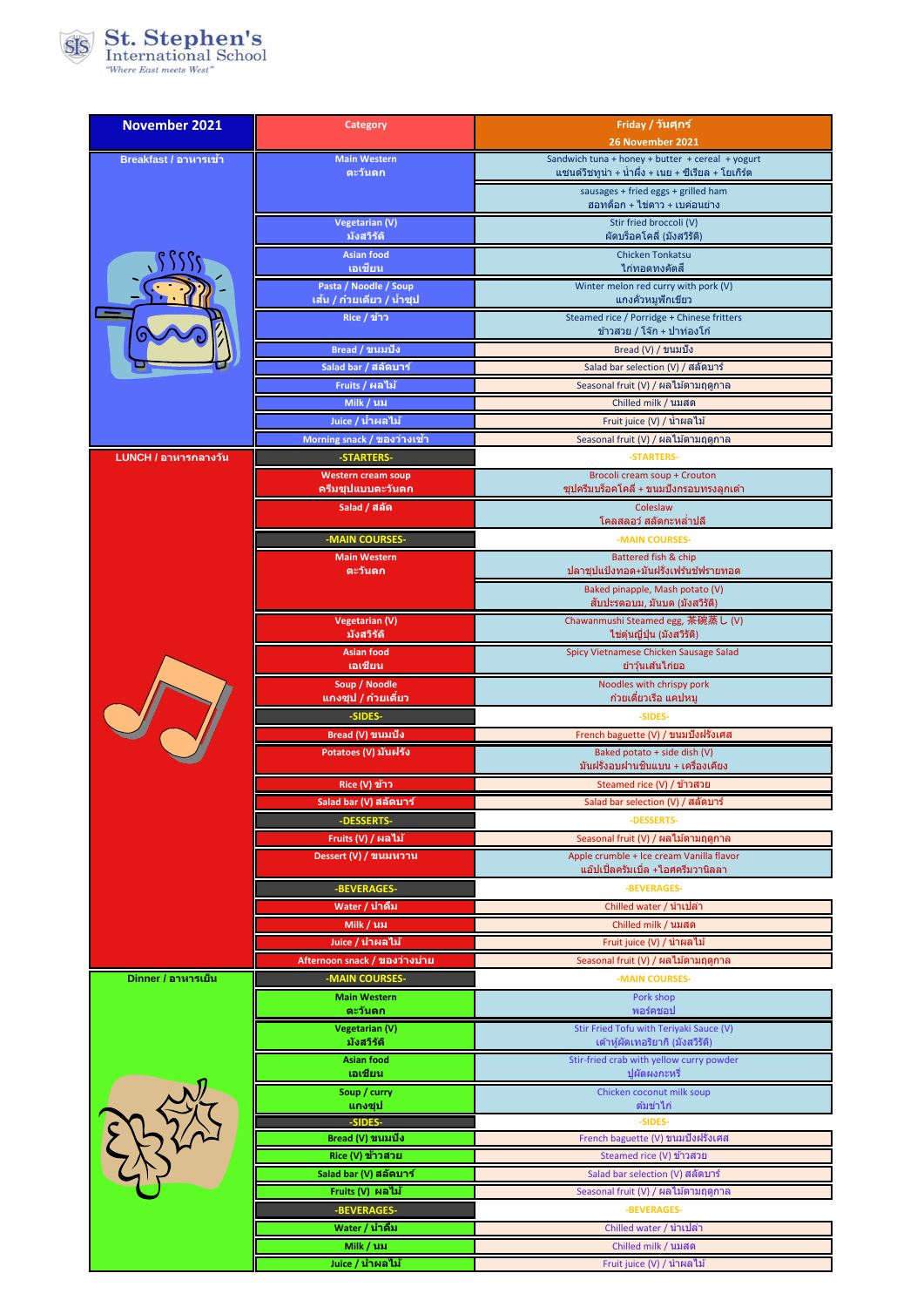

| <b>November 2021</b>  | Category                                             | Saturday / วันเสาร์                                                                                   |
|-----------------------|------------------------------------------------------|-------------------------------------------------------------------------------------------------------|
|                       |                                                      | 27 November 2021                                                                                      |
| Breakfast / อาหารเข้า | <b>Main Western</b><br>ตะวันตก                       | Custard crepe + honey + butter + cereal + yogurt<br>เครปคัสตาร์ด + น้ำผึ้ง + เนย + ซีเรียล + โยเกิร์ต |
|                       |                                                      | sausages + bacon + star eggss                                                                         |
|                       |                                                      | ฮอทด็อก + เบคอน + ไข่ดาว                                                                              |
|                       | Vegetarian (V)<br>มังสวิรัติ                         | Sarusoba Japanese stir noodle (V)<br>ชารุโชบะ / โชบะเย็น (มังสวิรัติ)                                 |
|                       | <b>Asian food</b>                                    | <b>Mackerel Salad</b>                                                                                 |
|                       | เอเชียน                                              | ยำปลาทู                                                                                               |
|                       | Pasta / Noodle / Soup<br>ีเส้น / ก๋วยเตี๋ยว / น้ำชุป | Glass noodles clear soup with pork balls<br>แกงจืดวุ้นเส้นหมูก้อน                                     |
|                       | Rice / ข้าว                                          | Steamed rice / Dim sum                                                                                |
|                       |                                                      | ข้าวสวย / ติ่มซ่า                                                                                     |
|                       | Bread / ขนมปัง<br>Salad bar / สลัดบาร์               | Bread (V) / ขนมปัง<br>Salad bar selection (V) / สลัดบาร์                                              |
|                       | Fruits / ผลไม้                                       | Seasonal fruit (V) / ผลไม้ตามฤดูกาล                                                                   |
|                       | Milk / นม                                            | Chilled milk / นมสด                                                                                   |
|                       | Juice / น้ำผลไม้                                     | Fruit juice (V) / น้ำผลไม้                                                                            |
|                       | Morning snack / ของว่างเข้า                          | Seasonal fruit (V) / ผลไม้ตามฤดูกาล                                                                   |
| LUNCH / อาหารกลางวัน  | -STARTERS-                                           | -STARTERS-                                                                                            |
|                       | <b>Western cream soup</b><br>ครีมชุปแบบตะวันตก       | Brocoli cream soup + Crouton<br>ิซฺปครีมบร็อคโคลี่ + ขนมปังกรอบทรงลกเต๋า                              |
|                       | Salad / สลัด                                         | Tuna salad                                                                                            |
|                       |                                                      | สลัดทูน่า                                                                                             |
|                       | -MAIN COURSES-<br><b>Main Western</b>                | -MAIN COURSES-<br>Grilled chicken with veggsie stew French style                                      |
|                       | ตะวันตก                                              | ไก่ย่างกับสตูว์ผักสไตล์ฝรั่งเศส                                                                       |
|                       |                                                      | Boild corn (V)                                                                                        |
|                       | <b>Vegetarian (V)</b>                                | ข้าวโพดต้ม (มังสวิรัติ)<br>stir-fried tofu with celery (V)                                            |
|                       | มังสวิรัติ                                           | เต้าหู้ผัดขึ้นช่าย (มังสวิรัติ)                                                                       |
|                       | <b>Asian food</b><br>เอเชียน                         | stir-fried snakehead fish with celery<br>ปลาช่อนผัดขึ้นฉ่าย                                           |
|                       | Soup / Noodle                                        | Vietnamese noodle soup with pork                                                                      |
|                       | ีแกงชุป / ก๋วยเตียว<br>-SIDES-                       | ้ก๋วยจั๊บญวนหมู<br>-SIDES-                                                                            |
|                       | Bread (V) ขนมปัง                                     | French baguette (V) / ขนมปังฝรั่งเศส                                                                  |
|                       | Potatoes (V) มันฝรั่ง                                | Mashed potato + side dish (V)                                                                         |
|                       |                                                      | มันฝรั่งบด + เครื่องเคียง<br>Steamed rice (V) / ข้าวสวย                                               |
|                       | Rice (V) ข้าว<br>Salad bar (V) สลัดบาร์              | Salad bar selection (V) / สลัดบาร์                                                                    |
|                       | -DESSERTS-                                           | -DESSERTS-                                                                                            |
|                       | Fruits (V) / ผลไม้                                   | Seasonal fruit (V) / ผลไม้ตามฤดูกาล                                                                   |
|                       | Dessert (V) / ขนมหวาน                                | Ice cream                                                                                             |
|                       | -BEVERAGES-                                          | ไอศครีม<br>-BEVERAGES-                                                                                |
|                       | Water / น้ำดื่ม                                      | Chilled water / นำเปล่า                                                                               |
|                       | Milk / นม                                            | Chilled milk / นมสด                                                                                   |
|                       | Juice / น้ำผลไม้                                     | Fruit juice (V) / นำผลไม้                                                                             |
|                       | Afternoon snack / ของว่างบ่าย                        | Seasonal fruit (V) / ผลไม้ตามฤดูกาล                                                                   |
| Dinner / อาหารเย็น    | -MAIN COURSES-<br><b>Main Western</b>                | -MAIN COURSES-<br>Spaghetti sausages with fried chili                                                 |
|                       | ิตะวันตก                                             | พาสต้าผัดพริกแห้งไส้กรอกไม่เผ็ด                                                                       |
|                       | <b>Vegetarian (V)</b><br>มังสวิรัติ                  | Stir kale with soy sauce Chinese style (V)<br>ผัดยอดคะน้า สไตล์จีน (มังสวิรัติ)                       |
|                       | <b>Asian food</b>                                    | Stir Fried Sliced Pork Shabu Bulgogi                                                                  |
|                       | เอเชียน                                              | หมูผัดเกาหลี                                                                                          |
|                       | Soup / curry<br>แกงชุป                               | Chicken stewed in brown soup + boiled eggs<br>พะโล้น่องไก่ + ไข่ต้ม                                   |
|                       | -SIDES-                                              | -SIDES-                                                                                               |
|                       | Bread (V) ขนมปัง                                     | French baguette (V) ขนมปังฝรั่งเศส                                                                    |
|                       | Rice (V) ข้าวสวย                                     | Steamed rice (V) ข้าวสวย                                                                              |
|                       | Salad bar (V) สลัดบาร์<br>Fruits (V)  ผลไม้          | Salad bar selection (V) สลัดบาร์<br>Seasonal fruit (V) / ผลไม้ตามฤดูกาล                               |
|                       | -BEVERAGES-                                          | -BEVERAGES-                                                                                           |
|                       | Water / นำดื่ม                                       | Chilled water / นำเปล่า                                                                               |
|                       | Milk / นม                                            | Chilled milk / นมสด                                                                                   |
|                       | Juice / น้ำผลไม้                                     | Fruit juice (V) / นำผลไม้                                                                             |